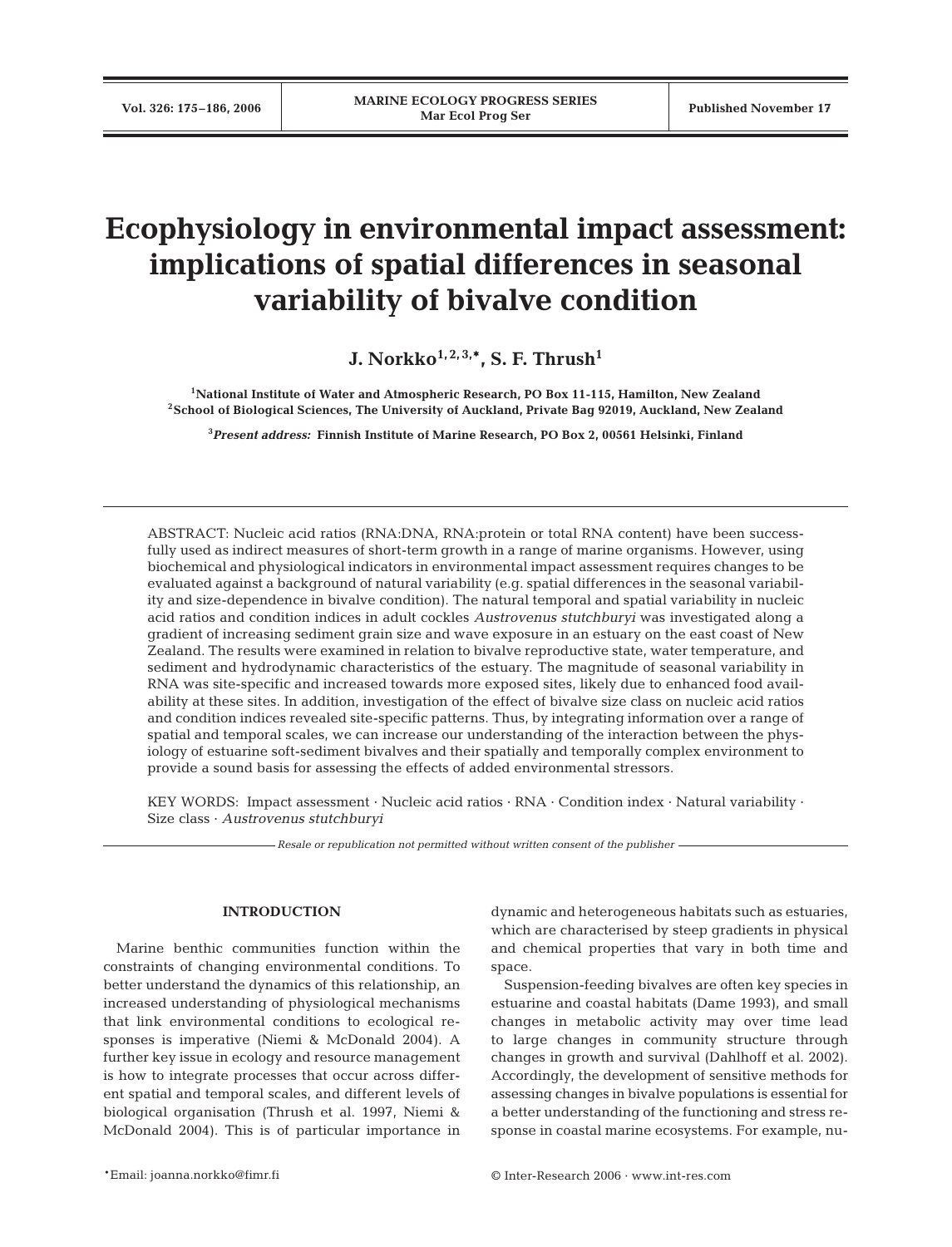cleic acid ratios (RNA:DNA, RNA:protein or total RNA content) are measures of protein synthesis potential that have been used as indirect measures of short-term growth rate in a range of marine organisms (Houlihan 1991, Buckley et al. 1999, Dahlhoff 2004). Both spatial and temporal variability in nucleic acid ratios have been recorded in field-collected and transplanted bivalves, and the variability has often been linked to changes in food availability (e.g. Dahlhoff & Menge 1996, Menge et al. 1999, Norkko et al. 2005a,b). Thus, there is evidence for variability in nucleic acid ratios over a wide range of spatial and temporal scales, but few studies have investigated patterns in nucleic acid ratios both in time and in space. As the magnitude of natural temporal variability is predicted to vary among locations, such information is important and provides a sound basis for assessing the effects of added environmental stressors (Romero 2004).

Field studies that investigate both biochemical (nucleic acid ratios) and physiological (condition) indices in bivalves appear to be lacking, despite the extensive application of condition indices as a measure of bivalve nutritional status or recent physiological stress (Crosby & Gale 1990). Nucleic acid ratios and condition indices are correlated to a certain extent. For example, Wright & Hetzel (1985) found a moderate correlation ( $r = 0.396$ ,  $p < 0.05$ ,  $n = 86$ ) between a condition index and the RNA:DNA ratio of *Crassostrea virginica* mantle tissue in an 8 wk laboratory experiment. However, asymmetry in response times for these measures is likely, because nucleic acid ratios represent short-term metabolic activity whereas condition indices reflect longer-term changes in tissue accrual and shell growth.

Growth implies changes to metabolism through the mass-dependence of energy utilisation (Schmidt-Nielsen 1984). Thus, the higher growth rates of juveniles compared to adults should be reflected in higher nucleic acid ratios in smaller individuals, but patterns are not always consistent across species or tissue types (Mayrand et al. 1994). Thus, species and tissue-specific investigation of size-dependent patterns in nucleic acid ratios appears necessary.

Even though laboratory validation is a prerequisite for the estimation of growth rates and nutritional status using nucleic acid ratios in field-collected invertebrates and fish (Clemmesen 1994, Dahlhoff et al. 2002), laboratory studies do not account for natural variations in growth rates caused by seasonal or other fluctuations in the environment. Nevertheless, field-based nucleic acid studies that integrate a range of environmental factors co-occurring in time and space are rare. By investigating bivalve nucleic acid ratios and condition indices along a natural estuarine gradient, full advantage can be taken both of small-scale variability at the scale of the individual, and of larger scale variability at the scale of the estuary. This enables us to better identify how and why bivalve nucleic acid ratios and condition indices vary over different spatial and temporal scales in a natural context, and facilitates quantitative predictions for how bivalves may respond to stressors, for example elevated suspended sediment concentrations (SSC).

In this study, the natural temporal and spatial variability in nucleic acid ratios and condition indices in adult cockles *Austrovenus stutchburyi* was investigated. Monthly sampling was conducted along a gradient of increasing sediment grain size and wave exposure in a New Zealand estuary. Site-specific temporal variability, among spatial variability and estuary-wide variability in nucleic acid ratios and condition indices were examined in relation to bivalve reproductive state, water temperature, and sediment and hydrodynamic characteristics of the estuary. In addition, the site-specific effect of bivalve size class on nucleic acid ratios and condition indices was tested. Average values of nucleic acid ratios and condition indices, and the magnitude of their seasonal variability, were predicted to differ among sites in relation to environmental factors. However, as the 2 measures represent different levels of biological organisation, they were predicted to be affected differentially by environmental factors and to exhibit different temporal dynamics. By integrating information over a range of spatial and temporal scales, this study aimed to increase our understanding of the interaction between the physiology of estuarine soft-sediment bivalves and their spatially and temporally complex environment. Further, it aimed to evaluate the utility of including nucleic acid ratios as a complement to traditional condition indices in ecological field studies.

## **MATERIALS AND METHODS**

**Study species.** The suspension-feeding cockle *Austrovenus stutchburyi* (Veneridae, hereafter *Austrovenus*) is often the dominant component of macrofaunal biomass on intertidal flats in New Zealand. Although *Austrovenus* are found in a wide range of habitats, including habitats with high mud content, maximum densities are found in sandy habitats (Thrush et al. 2003). Moreover, they are sensitive to highly elevated SSC as well as terrestrial sediment deposition events following heavy rain and flooding (Norkko et al. 2002, Lohrer et al. 2004). As *Austrovenus* occur in a wide range of habitats, the species is particularly appropriate for investigating how bivalve physiological responses change in relation to gradients in the environment.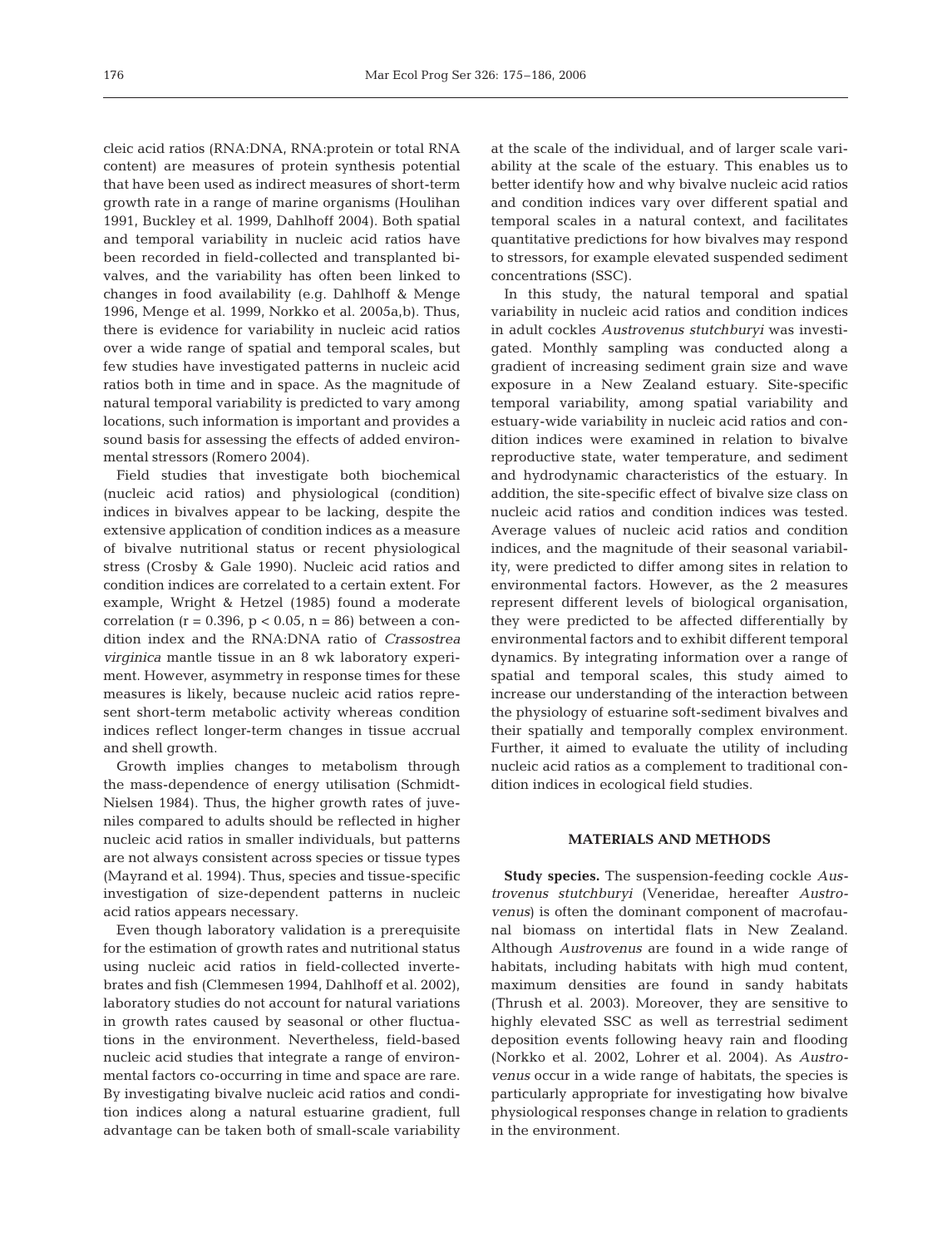**Study site and field methods.** The study was conducted in the Okura estuary on the east coast of New Zealand  $(36°40' S, 174°43' E; Fig. 1)$ . The range of semidiurnal tides is about 2.5 m and there is no difference in salinity among the study sites, as water exchange in the estuary is virtually complete every tidal cycle (Oldman et al. 2002). Salinity in the estuary is around 30 ppt, except during major storm events when heavy flooding from the river may cause salinity to fall to as low as 7 ppt (M. Stewart pers. comm.). Okura is representative of many small, largely infilled estuaries, with small catchments and good tidal exchange.

Monthly sampling of *Austrovenus* was conducted for 2 yr, beginning in winter (July) 2000. Bivalves were collected at mid-tidal level from 6 sites situated along a gradient of increasing distance from the mouth of the estuary, encompassing a range of muddy to sandy habitats (Fig. 1). *Austrovenus* were most abundant at Sites 2, 5 and 6. Due to greater exposure to wind-wave disturbance, sediment grain size and sediment resuspension and transport are greatest near the mouth of the estuary, and both decrease towards the inner parts of the estuary (Oldman et al. 2002). Sediment chl *a* concentrations appear relatively constant over time and are similar among sites, except for very at muddy sites where higher concentrations may occur (Norkko et al. 2002).



Fig. 1. (A) Location of Okura estuary in the North Island of New Zealand and (B) 6 study sites within the estuary. Shaded areas: intertidal sand and mudflats

Every month, 12 adult *Austrovenus* (20 to 25 mm) were collected by hand along a 24 m transect line (1 ind. every 2 m) laid parallel to the main tidal channel at each of the 6 sites. Sampling along the 24 m transect was carried out to minimise the possibility of smallscale variability in nucleic acid ratios caused by patchiness of the habitat (Mayrand et al. 1994). Sampling was always conducted at a low tide around noon, in order to avoid errors caused by potential diel or tidally driven variations in nucleic acid content of the bivalves.

To investigate the effect of size class on nucleic acid ratios and condition indices, *Austrovenus* of different shell lengths (12 to 37 mm) were collected in June 2002 from the sites with the lowest and highest condition indices (Sites 2 and 6, respectively).

On each sampling occasion, sediment cores (2 cm diameter, 2 cm deep) were obtained at 0, 6, 12, 18 and 24 m along each transect and analysed for organic content (calculated from weight loss after combustion at 400°C for 6 h, after drying the samples to constant weight at 60°C). Measurements of sediment shear strength and compaction were made in close proximity of each sediment core using a shear vane (90 mm diameter base) and penetrometer (25 mm diameter base), respectively. To characterise the sampling sites, sediment grain size was analysed in June 2002 in the cores taken for organic content. Samples for grain size

> analysis were digested in 6% hydrogen peroxide for 48 h to remove organic matter, then wet sieved on a series of sieves (63, 250, 500 and 2000 µm), dried at 60°C, and weighed. Local coastal surface water temperatures were obtained from the Leigh Marine Laboratory and were used to indicate seasonality.

> **Biochemical analyses.** *Austrovenus* were kept damp and on ice during transportation to the laboratory. For analysis of RNA content, adductor muscles were excised under a microscope within 6 h of collection, frozen in liquid nitrogen, and stored at –70°C. To obtain sufficient material for the analyses, freeze-dried muscle tissue from 4 bivalves (sampled from positions 1–4, 5–8 or 9–12 on the transect) was pooled, pulverised in a glass mortar, and 10 to 12 mg of muscle tissue was used for quantification of RNA. Total RNA was extracted using TRI Reagent (Molecular Research Centre, #TR118/200; Chomczynski 1993) and quantified spectrophotometrically. An additional ethanol wash was added to the manufacturer's protocol to ensure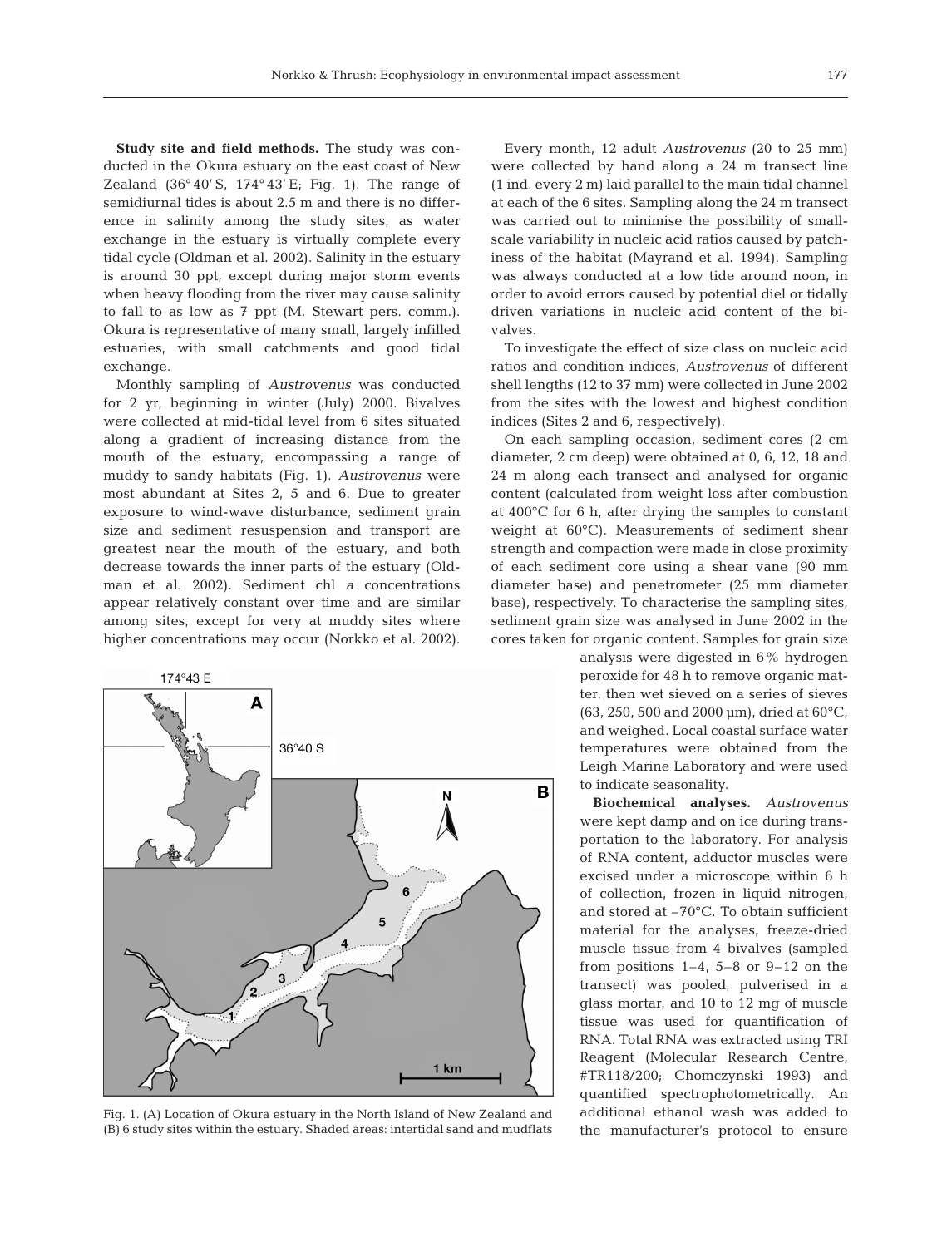samples of satisfactory purity. At 260 nm, 1 absorbance unit corresponds to 40  $\mu$ q ml<sup>-1</sup> pure RNA. Only total RNA content ( $\mu$ g mg<sup>-1</sup> tissue dry weight) of the adductor muscle is presented here, but similar patterns were found in RNA: protein ratios ( $r = 0.866$ ,  $p < 0.0001$ ), as protein content varied little among sites and over time.

**Condition indices and reproductive state.** For determination of physiological condition of *Austrovenus*, the gravimetric index  $(Cl<sub>grav</sub>)$  recommended by Crosby & Gale (1990) was used:

 $CI<sub>grav</sub>$  = flesh dry weight  $\times$  1000  $\times$  (whole live weight – shell dry weight $)^{-1}$ 

Condition was measured on the same individuals used for biochemical analyses, and the weight of the excised muscle tissue was included in the calculation of flesh dry weight. The  $CI_{\text{grav}}$  index estimates the proportion of the available shell cavity capacity utilised by the bivalve's soft tissues, and thus reflects recent tissue accrual or loss. This condition index ('condition index' hereafter CI) was significantly correlated with the ratio of flesh dry weight to shell weight ( $CI<sub>shell</sub>$ ; r = 0.808, p < 0.0001). While the  $CI<sub>shell</sub>$  index compares metabolism directed towards either shell growth or soft tissues, without accounting for possible variations in shell shape or thickness, the  $CI<sub>grav</sub>$  index is decoupled from shell growth and shape. For example, when bivalve shells are heavily infested with boring polychaetes or other shell-eroding organisms, using dry tissue weight to shell weight as a CI leads to an overestimation of physiological condition. A coarse visual assessment of reproductive state was made for each bivalve (ripeness on a scale of 0 to 3, where  $0 =$  gonad not ripe and  $3 =$ gonad fully ripe).

**Data analysis.** To investigate the relative importance of factors operating at different spatial and temporal scales, data was analysed on 3 different scales: sitespecific temporal variability, among-site spatial variability (utilising results from the entire study period) and estuary-wide variability (utilising results from all sites over the entire study period). Relationships between RNA content (hereafter RNA) and CI were explored through correlation (Pearson product moment correlation) and linear regression. Similar analyses were used to investigate the relationship between different sediment characteristics, and between RNA or CI and factors such as coastal water temperatures and bivalve reproductive state. Linear regression was used to describe the relationship between size class and CI, while a power function provided a better fit for the relationship between size class and RNA.

To determine the most important variables accounting for site-specific temporal variability in RNA and CI, stepwise multiple regressions with backward selection were used. These analyses were performed on all data

(not monthly means). Variables included as predictors in the site-specific regressions were shell length, coastal water temperature, and sediment organic content, compaction and shear strength. Water temperature with a 0, 2 and 4 mo lag was investigated in the multiple regressions, to determine the strongest relationship between RNA and coastal water temperature. To determine the best predictors of variability in RNA and CI on an estuary-wide scale, the same predictors were used as for the site-specific analyses. In addition, % medium sand, % silt and clay, and average orbital velocity at the bed (measure of wave exposure) calculated from a hydrodynamic model for the Okura estuary (Oldman et al. 2002) were included for each site. To test differences in RNA, CI and sediment characteristics between sites, seasons, or years, ANOVA followed by Sheffe's multiple comparison tests was used. Prior to analysis, data were examined for homogeneity of variances (*F*-test) and normality (Kolmogorov-Smirnov), and rank-transformed where necessary.

## **RESULTS**

#### **Environmental variables**

Throughout the study, Sites 1 and 2 were characterised by 20 and 10 cm deep mud, respectively, with abundant *Helice crassa* crab burrows, whereas Sites 3 to 6 were characterised by firm sand, with increasing occurrence of sand ripples towards the mouth of the estuary. All sites consisted mainly of fine to very fine sands, but the innermost sites also had increasing proportions of silt and clay (Table 1). Sediment organic content averaged over time varied among sites  $(F_{5,137} =$ 106.5, p < 0.0001) and was highest and most variable at the sheltered inner sites (Sites 1 and 2), intermediate at Site 3, and lowest at the sites more exposed to windwave disturbance (Sites 4, 5 and 6) (Fig. 2A). This corresponded well with the hydrodynamic model of Okura estuary, where mean tidal velocities and wavegenerated orbital velocities at the bed generally increase towards the mouth of the estuary (Oldman et al. 2002) (Table 1).

The environmental gradient within the estuary was further defined by sediment geotechnical properties. Sediment compaction averaged over time varied among sites  $(F_{5,138} = 51.3, p < 0.0001)$  and was lowest at Sites 1 and 2 (Fig. 2B). Sediment shear strength also varied  $(F_{5,138} = 13.6, p < 0.0001)$  and was higher at Sites 1 and 2 compared with Sites 5 and 6, and also higher at Site 3 compared with Sites 4, 5 and 6 (Fig. 2C). Overall, sediment organic content was negatively correlated with sediment compaction  $(r = -0.642, p < 0.0001,$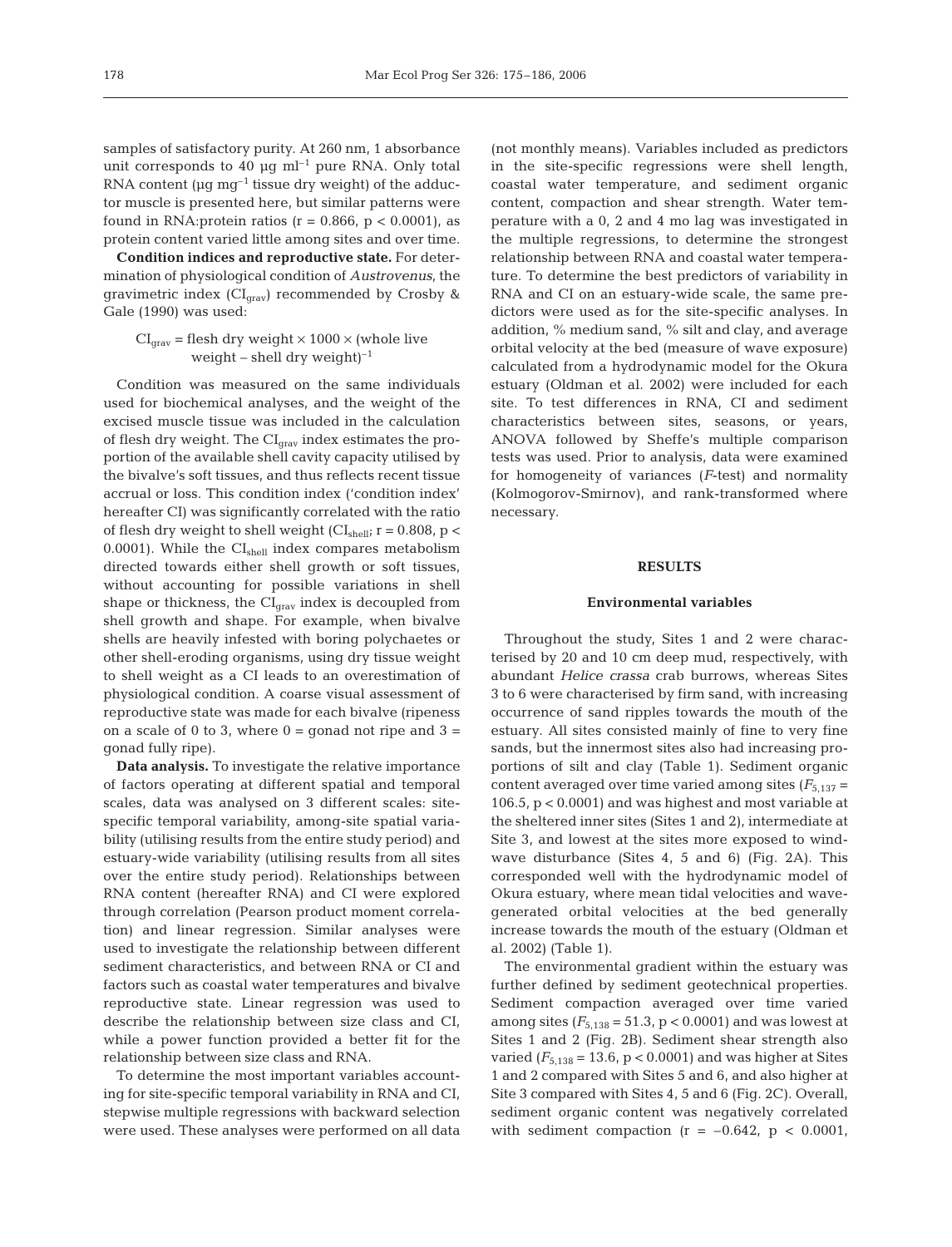Table 1. Environmental characteristics of 6 sites. Sediment grain size (% weight) sampled in June 2002. Mean tidal and bed orbital velocities were generated from hydrodynamic models of Okura estuary (Oldman et al. 2002). Sites 1 to 6 are listed in order of increasing exposure

| <b>Site</b>    | Silt and<br>clay<br>$(0-63 \text{ µm})$ | Fine to very<br>fine sand<br>$(63 - 250 \text{ µm})$ | Medium<br>sand<br>$(250 - 500 \text{ µm})$ | Coarse<br>sand<br>$(500 - 2000 \text{ µm})$ | Mean neap-tidal<br>velocity<br>$(m s^{-1})$ | Mean<br>spring-tidal velocity<br>$(m s^{-1})$ | Mean orbital<br>velocity<br>$(m s^{-1})$ |
|----------------|-----------------------------------------|------------------------------------------------------|--------------------------------------------|---------------------------------------------|---------------------------------------------|-----------------------------------------------|------------------------------------------|
|                | 26.4                                    | 72.4                                                 | 1.0                                        | 0.1                                         | 0.038                                       | 0.067                                         | 0.007                                    |
| $\overline{2}$ | 24.4                                    | 74.8                                                 | 0.7                                        | 0.1                                         | 0.025                                       | 0.046                                         | 0.019                                    |
| 3              | 7.4                                     | 92.3                                                 | 0.3                                        | 0.0                                         | 0.025                                       | 0.055                                         | 0.028                                    |
| 4              | 1.5                                     | 96.4                                                 | 1.7                                        | 0.3                                         | 0.044                                       | 0.078                                         | 0.061                                    |
| 5              | 0.3                                     | 98.8                                                 | 1.0                                        | 0.0                                         | 0.068                                       | 0.111                                         | 0.073                                    |
| 6              | 0.5                                     | 91.4                                                 | 7.6                                        | 0.5                                         | 0.080                                       | 0.104                                         | 0.052                                    |



Fig. 2. Sediment characteristics at 6 sites averaged over time (mean + SD, n *=* 24). (A) Sediment organic content, (B) sediment compaction and (C) sediment shear strength. Sites denoted with different letters are significantly different from each other ( $p \le 0.0085$ ) (results of 1-way ANOVA, organic: *F*5,137 = 106.5, p < 0.0001; compaction: *F*5,138 = 51.3, p < 0.0001; shear strength:  $F_{5,138} = 13.6$ , p < 0.0001)

 $n = 143$ ) and weakly positively correlated with sediment shear strength ( $r = 0.340$ ,  $p < 0.0001$ ,  $n = 143$ ).

Coastal seawater temperatures varied seasonally between 14 and 21°C. However, bivalves in the sediment are likely to experience much wider and more frequent fluctuations (between 5 and 30°C) depending on weather conditions.

## **Effect of** *Austrovenus* **size on RNA and CI**

For the monthly sampling, bivalves of uniform shell length were sampled in order to eliminate allometric bias (mean shell length  $\pm$  SD = 21.7  $\pm$  2.0 mm). However, a significant effect of size class on both RNA and CI was recorded when *Austrovenus* of a wider size range (12 to 37 mm) were collected on one occasion from Sites 2 (muddy; lowest CI) and 6 (sandy; highest CI), but the relationship was site-specific (Fig. 3). RNA was more dependent on size class at the exposed site, as the smaller individuals at this site had markedly higher RNA, whereas the largest individuals at both sites had the same RNA (Fig. 3A). In contrast, CI was more related to size class at the muddy site, and decreased in larger individuals (Fig. 3B). At the exposed site, there was no significant relationship between CI and size  $(p = 0.2181)$ .

# **Spatial and temporal patterns in RNA and CI at different scales**

Considerable spatial and temporal variability was found in both RNA and CI in *Austrovenus*, with patterns changing along the estuarine gradient (Figs. 4, 5 & 6). When site-specific results were averaged over time, adductor muscle RNA varied among sites  $(F_{5,421} = 17.0, p < 0.0001)$  and was significantly higher at Site 6 compared to all other sites (Fig. 4A). CI also differed among sites  $(F_{5,426} = 223.3, p < 0.0001)$ , and increased successively from the innermost to the outermost sites (Fig. 4B).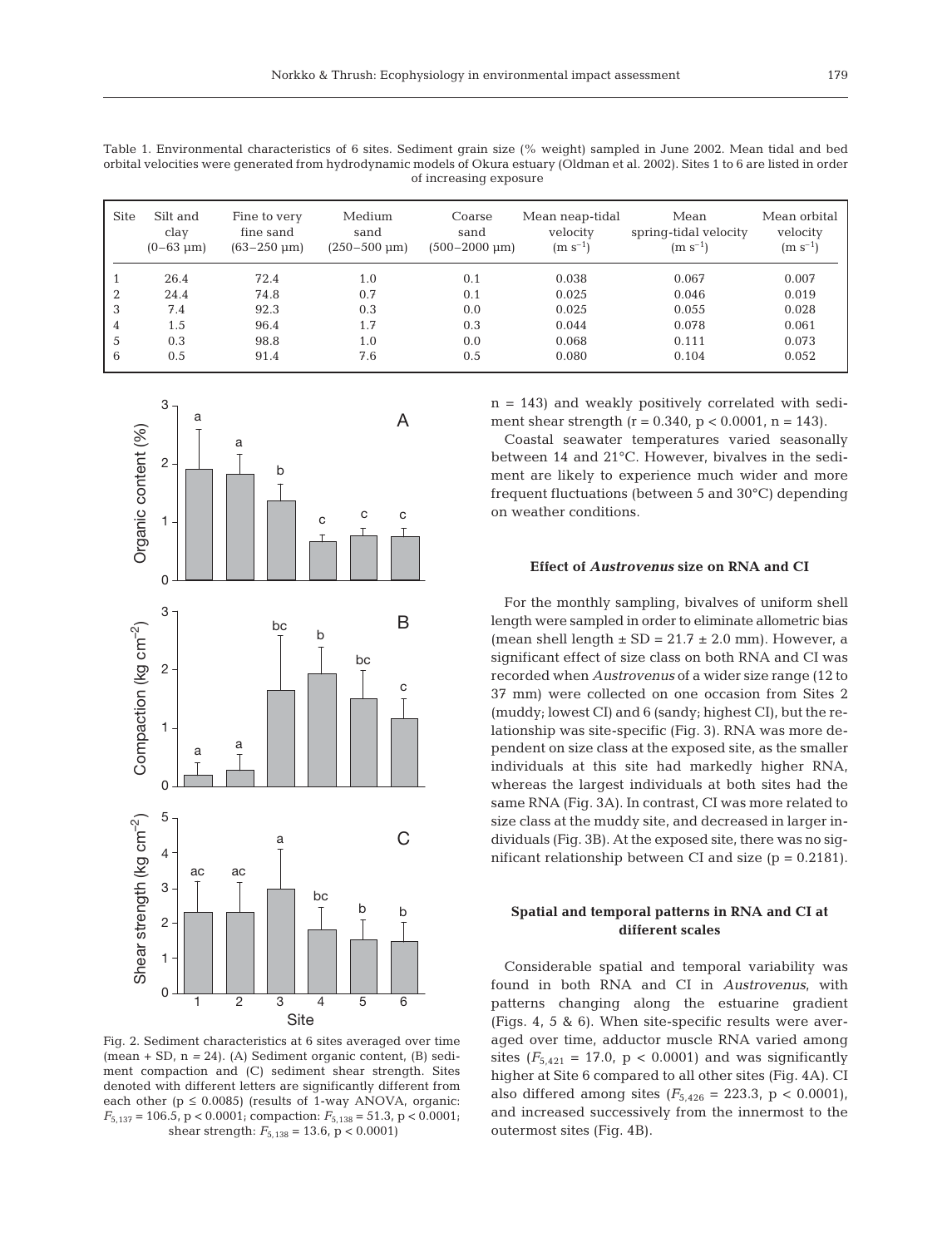

 $\mathsf{b}$  $\overline{A}$ 3 ż a RNA (µg mg<sup>-1</sup>)  $\overline{2}$  $\overline{1}$  $\overline{0}$  $\overline{1}$  $\overline{2}$  $\overline{3}$  $\overline{\mathbf{A}}$ 5 6 d B 80  $\mathbf{c}$ h  $\mathsf b$ 60 Condition index a a 40 20  $\overline{0}$  $\overline{c}$ 3 5  $\,6$  $\mathbf{1}$  $\overline{\mathcal{L}}$ Site

Fig. 3. *Austrovenus stutchburyi.* Relationship between size class and (A) RNA content (power function) and (B) condition index (linear function) at sites with lowest (Site 2) and highest (Site 6) condition indices

A seasonal cycle in both RNA and CI was recorded, but the pattern was site-specific and more pronounced at exposed sites compared to sheltered sites (Figs. 5 & 6). The highest values of both parameters were normally observed in spring and early summer. Minimum RNA (monthly means) was similar among all sites. Maximum RNA was similar at Sites 1 to 5, but markedly higher at Site 6. Conversely, both minimum and maximum values of CI increased towards the mouth of the estuary. The coefficients of variation (CV) from all samples collected over time at 1 site were higher for RNA (0.10 to 0.18) than CI (0.08 to 0.12). However, at the estuary-wide scale, the CV was greater for CI (0.21), as it varied more among sites than RNA (0.16).

On the estuary-wide scale, a weak negative relationship was found between coastal seawater temperature and RNA (monthly means, all sites:  $r^2 = 0.049$ ,  $p =$ 

Fig. 4. *Austrovenus stutchburyi.* (A) RNA content of adductor muscle and (B) condition index at 6 sites averaged over time (mean + SD, n *=* 24). Sites denoted with different letters are significantly different from each other ( $p \le 0.0012$ ) (results of 1-way ANOVA, RNA: *F*5, 421 = 17.0, p < 0.0001; condition:  $F_{5,\,426}=223.3,\,{\rm p}<0.0001)$ 

0.0077), but when lagging the RNA by 2 mo in relation to temperature this relationship was strengthened  $(r^2 =$ 0.228,  $p < 0.0001$ ). No such relationship was found between seawater temperature and CI (no lag:  $r^2$  = 0.008; 2 mo lag:  $r^2 = 0.032$ ; 4 mo lag:  $r^2 = 0.072$ ).

When comparing site-specific interannual variation, RNA was markedly higher during the second year at Site 6, even though RNA at the other sites remained relatively similar (site  $\times$  year interaction term:  $F_{5,415}$  = 4.065, p = 0.0013; see Fig. 5, Site 6). No site-specific differences among years were observed for CI (site  $\times$ year:  $F_{5,420} = 1.067$ ,  $p = 0.3781$ ). Interannual differences in food availability appear the most likely explanation, but this remains to be tested.

On the estuary-wide scale, there was a moderate positive correlation between RNA and CI  $(r = 0.477)$ , p < 0.0001). However, this relationship was site-

3

4

A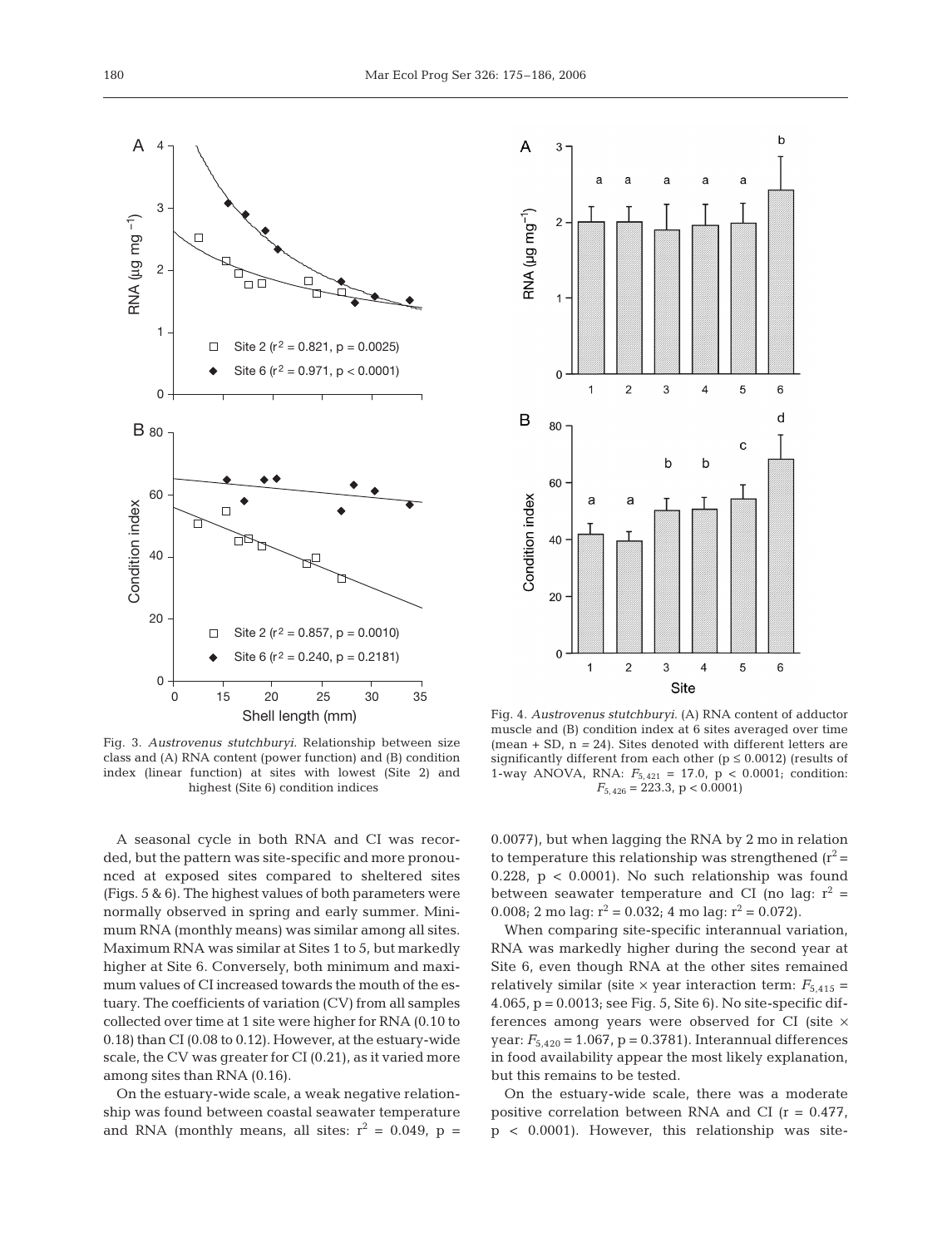

Fig. 5. *Austrovenus stutchburyi.* Site-specific temporal variability in RNA content of adductor muscle (mean ± SD, n *=* 3)

specific and the positive correlation between the 2 parameters strengthened towards the mouth of the estuary (Site 4: r = 0.283, p = 0.0158; Site 5: r = 0.380,  $p = 0.0010$ ; Site 6:  $r = 0.561$ ,  $p < 0.0001$ ).

#### **Reproductive state**

No distinct seasonal pattern in reproductive state was observed, as ripe gonads were found at all times of the year in at least some individuals (Fig. 7). However, the least-developed gonads were generally observed in winter. Reproductive state averaged over time varied among sites  $(F_{5,426} = 14.458, p < 0.0001)$  and was lower at Site 1 compared to Sites 3, 5 and 6 ( $p \le 0.0028$ ), and lower at Site 2 compared to Sites 3, 4, 5 and 6 ( $p \le$ 0.0148). On the estuary-wide scale, no strong relationship was found between reproductive state and RNA  $(r = 0.152)$ . However, a significant positive correlation was recorded at the estuary-wide scale between reproductive state and CI ( $r = 0.507$ ,  $p < 0.0001$ ) and, at all individual sites, CI averaged over time was positively correlated with reproductive state  $(r = 0.463$  to 0.555,  $p < 0.0001$ , except at Site 4 where  $r = 0.348$ ,  $p = 0.0026$ ). In contrast, RNA was positively correlated with reproductive state only at Site  $6$  (r = 0.517, p < 0.0001).

## **Predicting variability in RNA and CI**

As both increasing RNA and increasing CI are signs of good health, similar environmental parameters could affect both measures, even though temporal scales of response may vary. Site-specific seasonal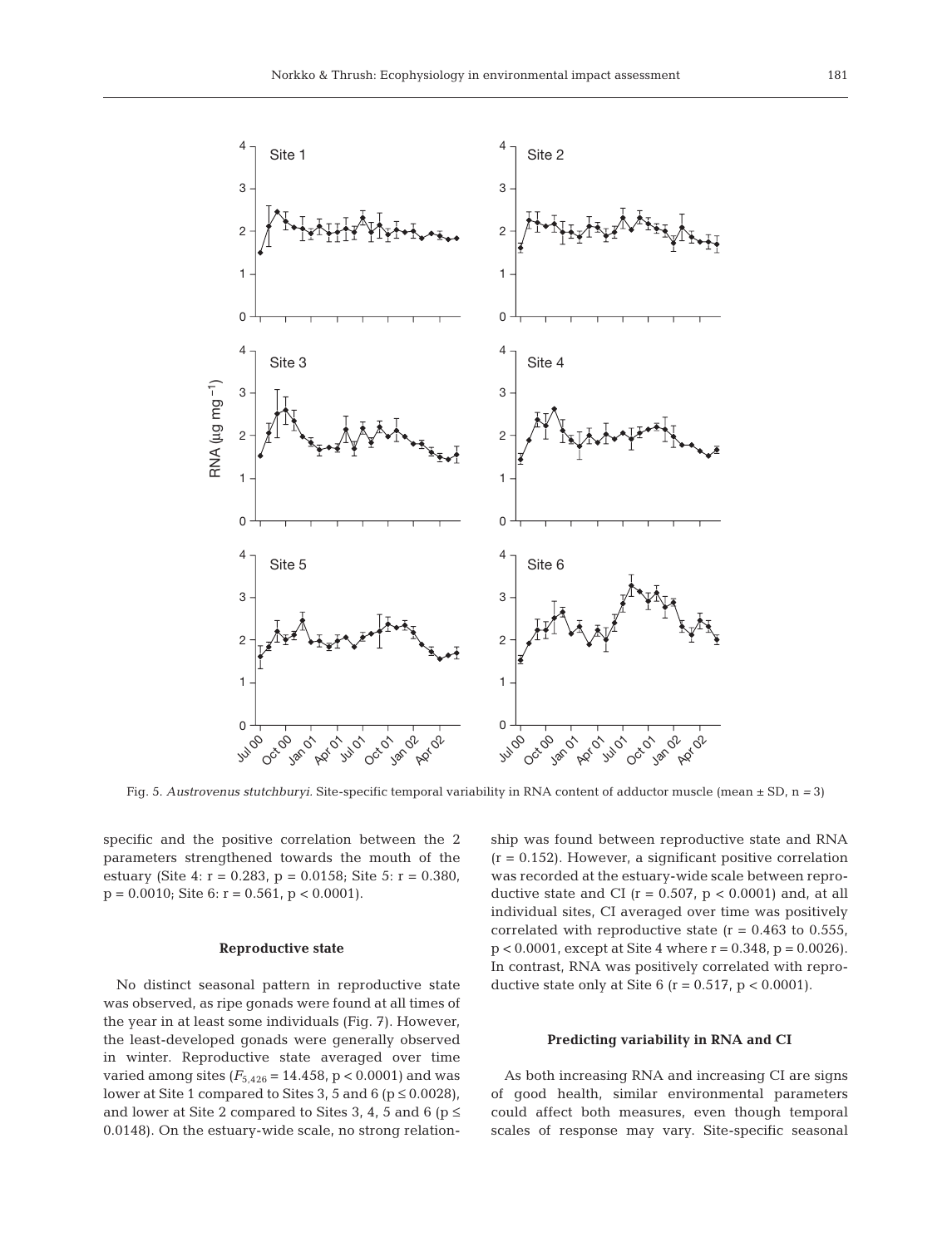

Fig. 6. *Austrovenus stutchburyi.* Site-specific temporal variability in condition index (mean ± SD, n *=* 3)

Table 2. Best predictors of site-specific temporal variability in RNA. Size: shell length, Temp: coastal water temperature (2 mo lag), Org: sediment organic content, Shear: sediment shear strength, Comp: sediment compaction, (+) relationship positive, (–) relationship negative. Parameters listed in order of importance

| <b>Site</b>    | $R^2$          | р                  | Parameter                                            |  |
|----------------|----------------|--------------------|------------------------------------------------------|--|
| 2              | 0.188<br>0.267 | 0.0003<br>< 0.0001 | Shear $(-)$                                          |  |
|                |                |                    | Temp $(-)$<br>Orq $(-)$                              |  |
| 3              | 0.389          | < 0.0001           | Temp $(-)$                                           |  |
| $\overline{4}$ | 0.351          | < 0.0001           | Temp $(-)$                                           |  |
| 5              | 0.433          | < 0.0001           | Temp $(-)$<br>Shear $(+)$                            |  |
| 6              | 0.668          | < 0.0001           | Temp $(-)$<br>Shear $(+)$<br>$Comp(-)$<br>Size $(-)$ |  |

variability in RNA was most notably related to coastal water temperatures, with the inclusion of sediment organic content, shear strength and compaction (Table 2). Site-specific variability in CI was also related to temperature, but the important factors differed more among sites than in the regression of RNA (Table 3). Sediment properties and bivalve shell length were also important. Generally, the amount of site-specific temporal variability accounted for by environmental variables increased towards the mouth of the estuary for both RNA and CI (Tables 2 & 3). The low explanatory power at the inner sites is accounted for by the low variability in RNA and CI at these sites (Figs. 5 & 6).

Different environmental factors emerged as important predictors of variability in RNA and CI as the spatial scale was increased to encompass the whole estuary. Of the estuary-wide variability in RNA, 44.6%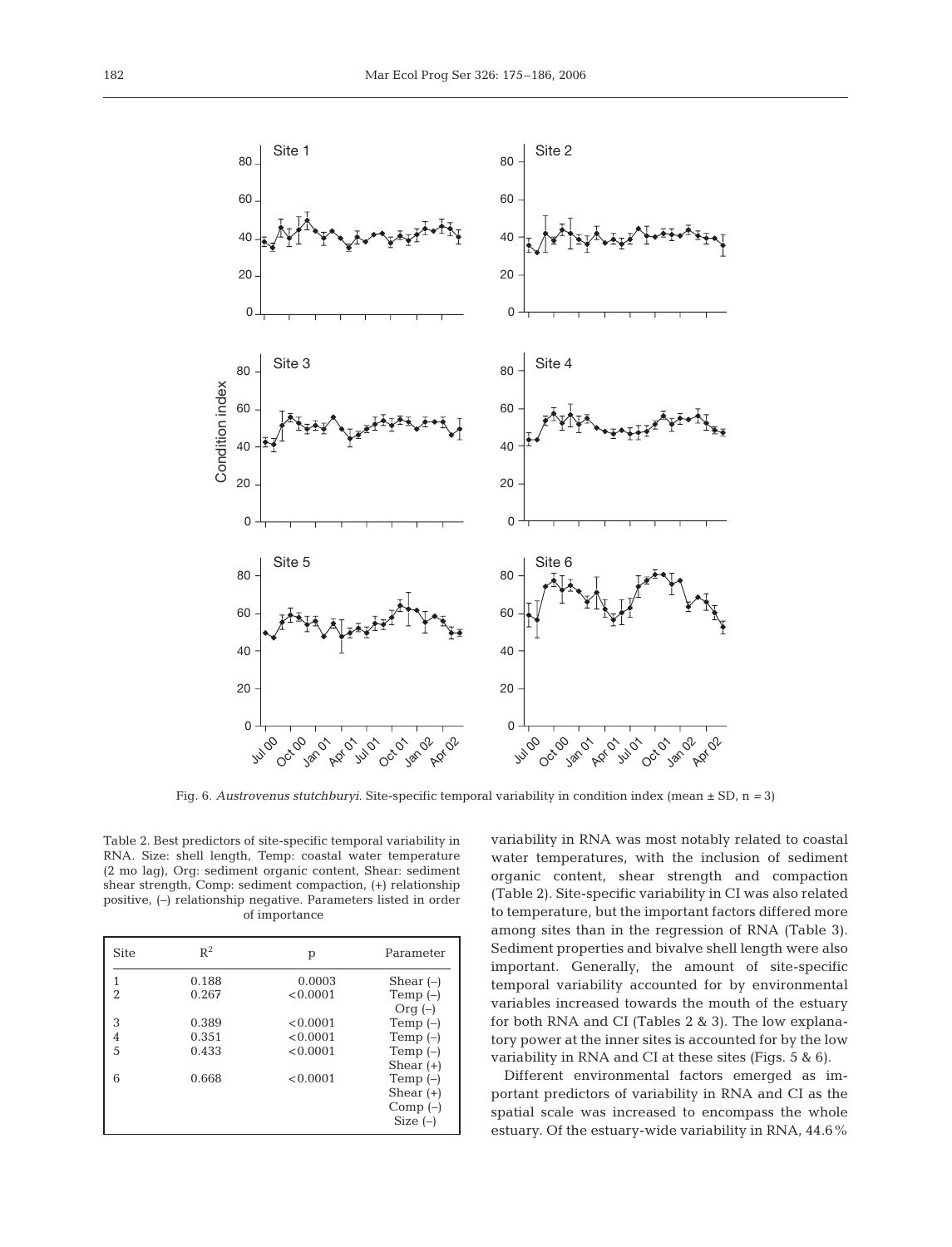

Fig. 7. *Austrovenus stutchburyi.* Site-specific temporal variability in index of reproductive state (mean ± SD, n *=* 3)

Table 3. Best predictors of site-specific temporal variability in condition index. Parameters listed in order of importance. (+) relationship positive, (–) relationship negative. See Table 2 for abbreviations

| <b>Site</b>    | $R^2$ | p        | Parameter   |
|----------------|-------|----------|-------------|
| 1              | 0.070 | 0.0277   | Size $(-)$  |
| $\overline{2}$ | 0.184 | 0.0009   | Size $(-)$  |
|                |       |          | Temp $(-)$  |
| 3              | 0.314 | < 0.0001 | Shear $(+)$ |
|                |       |          | Temp $(-)$  |
| 4              | 0.222 | 0.0002   | $Orq(+)$    |
|                |       |          | Temp $(-)$  |
| 5              | 0.432 | < 0.0001 | Temp $(-)$  |
|                |       |          | Comp $(-)$  |
|                |       |          | Size $(-)$  |
|                |       |          | Shear $(+)$ |
| 6              | 0.570 | < 0.0001 | Temp $(-)$  |
|                |       |          | $Comp(-)$   |
|                |       |          | Shear $(+)$ |
|                |       |          | $Orq(+)$    |

was explained by % medium sand, coastal water temperature, sediment shear strength and compaction, and orbital velocity (Table 4). Correspondingly, 76.2% of the estuary-wide variability in CI was explained by % medium sand, % silt and clay, coastal water temperature, and sediment shear strength and compaction. In the estuary-wide analysis, shell length was not related to either RNA or CI (Table 4).

## **DISCUSSION**

When using biochemical or physiological indicators to detect human impacts on marine environments, results need to be evaluated within a wider ecological context and against a background of natural variability in the response variable. Our results demonstrate spatial and temporal variability of nucleic acid ratios and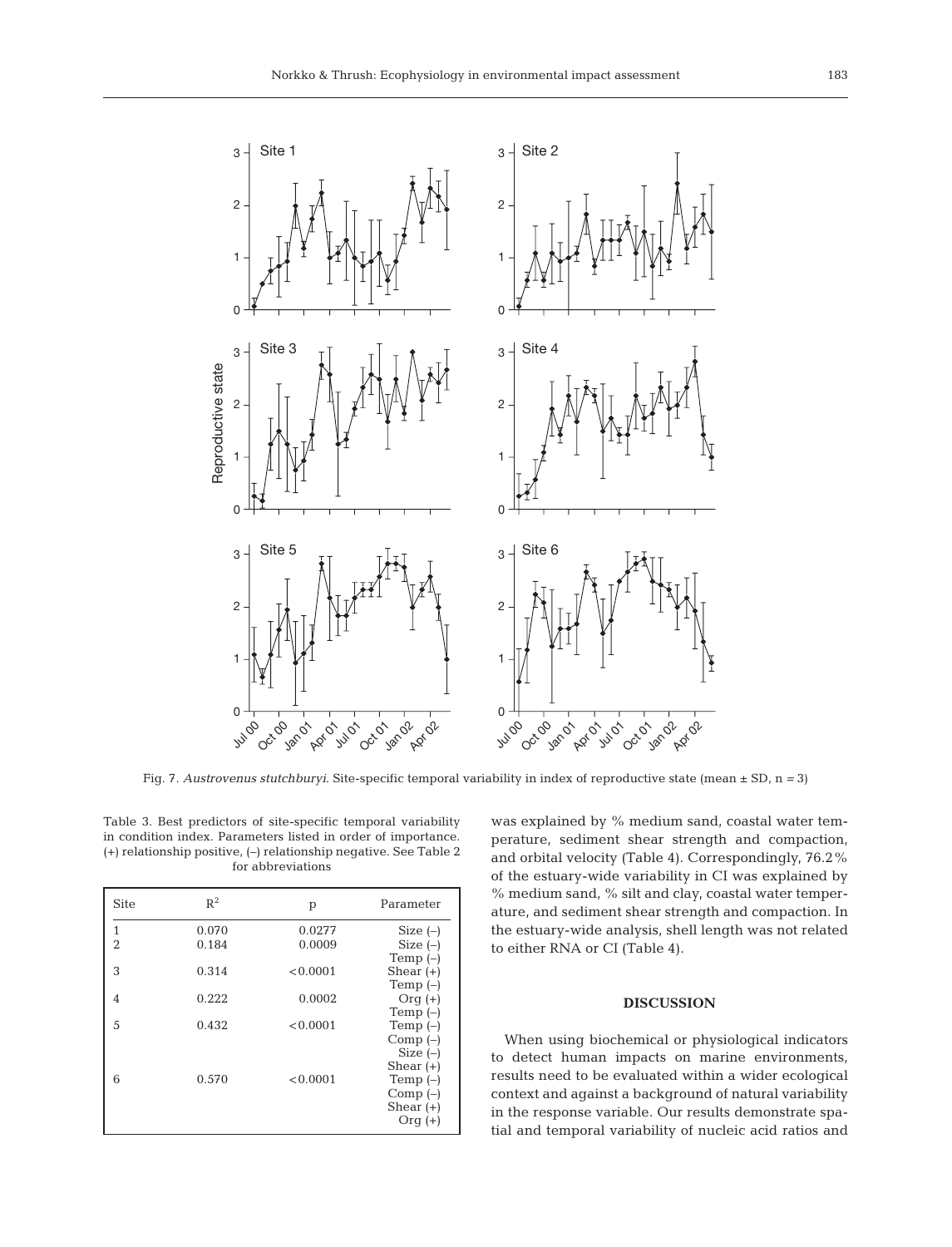| Table 4. Best predictors of estuary-wide variability in RNA              |
|--------------------------------------------------------------------------|
| and condition index (CI); med sand: medium sand $(250 - 500)$            |
| $\mu$ m), silt: silt and clay (0–63 $\mu$ m), Orb vel: orbital velocity. |
| $(+)$ relationship positive, $(-)$ relationship negative. See Table 2    |
| for other abbreviations                                                  |

|            | $R^2$ | р        | Parameter                                                                       |
|------------|-------|----------|---------------------------------------------------------------------------------|
| <b>RNA</b> | 0.446 | < 0.0001 | $\%$ med sand $(+)$<br>Temp $(-)$<br>Shear $(+)$<br>Comp $(-)$<br>Orb vel $(+)$ |
| СĪ         | 0.760 | < 0.0001 | $\%$ med sand $(+)$<br>$\%$ silt (-)<br>Temp $(-)$<br>Shear $(+)$<br>$Comp(-)$  |

CI in *Austrovenus*. Although relationships between bivalve physiology and environmental factors could be partly explained by the estuarine gradient, the sites more exposed to wind-wave disturbance showed the largest temporal variability. By examining the results on several different scales and integrating over both time and space, a more general pattern emerges and it becomes apparent that specific environmental drivers may be linked to physiological responses. It is always necessary to balance the intensity of sampling with how well the sampling is representative of the environment. Here we focused on intensively sampling 1 estuary over time, and sampled a range of sites within the estuary, thus encompassing a range of environmental variables that influence the variables of interest. RNA was highest at the most exposed site, whereas all other sites had similar average RNA. On the other hand, CI increased gradually towards the mouth of the estuary. The low variability in RNA at the 2 most sheltered sites indicates suppressed metabolic activity throughout the year, i.e. environmental conditions are never favourable enough to maximise growth. Concordant with RNA and CI variation across Okura estuary, densities of *Austrovenus* exhibit a positive relationship with coarser sediment grain sizes and areas of lower sediment deposition (Anderson et al. 2004).

#### **Seasonality, reproductive cycles and temperature**

Seasonal patterns in bivalve condition indices typically include increases in condition before spawning, and are usually tightly coupled to the reproductive cycle (Newell & Bayne 1980). Using histological staging and quantitative measures of oocytes, Stewart (2005) found that *Austrovenus* in Okura exhibited a prolonged

spawning period with gametogenesis beginning around June and peak spawning occurring from November to March, which corresponds well with our visual assessment. Although CI was positively related to *Austrovenus* reproductive state at all sites, RNA was positively related to reproductive state only at Site 6, indicating that RNA is not as tightly coupled to reproductive state as CI. As RNA of adductor muscle was measured, the RNA does not directly reflect the metabolic activity of the gonad, which thus potentially accounts for the apparent uncoupling of RNA and reproductive state. Variations in RNA:DNA ratios of adductor muscle in the scallop *Placopecten magellanicus* were similarly not tightly bound to the reproductive cycle (Roddick et al. 1999). This uncoupling from reproductive state requires further investigation: studies of seasonal patterns in both muscle and/or gonad RNA and reproductive state are rare, but RNA may be a useful supplement to morphometric condition indices.

In *Austrovenus*, the highest CI and shell growth rates were observed in spring (Marsden & Pilkington 1995, Stewart 2005). In the present study, highest RNA and CI were also recorded in spring, but the range of temporal variation in both parameters varied among sites, being greater at the more exposed sites. The multiple regression analyses showed that both RNA and CI were negatively related to coastal water temperatures, both at the scale of individual sites and across the estuary. The relationship with temperature may well reflect other thermally-dependent variables such as phytoplankton density. It has been suggested that increased temperatures may result in higher RNA turnover rather than higher RNA content (Buckley 1982), which explains why higher growth rates can be achieved with lower nucleic acid ratios at higher temperatures.

## **Importance of food availability**

Patterns in bivalve nucleic acid ratios have commonly been linked to variability in food availability (Dahlhoff 2004, Norkko et al. 2006). Parameters measured in this study only explained 45% of the estuarywide variability in RNA, compared to 76% for CI, indicating that additional factors such as food availability are likely to be important. Phytoplankton from the coastal area adjacent to the estuary may fuel production, but is likely to be depleted by bivalves at the estuary mouth before reaching the upper estuary, depending on depth and turbulence (Riisgaard et al. 2004). Suspension-feeding bivalves may also utilise microphytobenthos as a food source, but only after resuspension in the water column (Grant 1996). As resuspension is greatest at the estuary entrance, bivalves in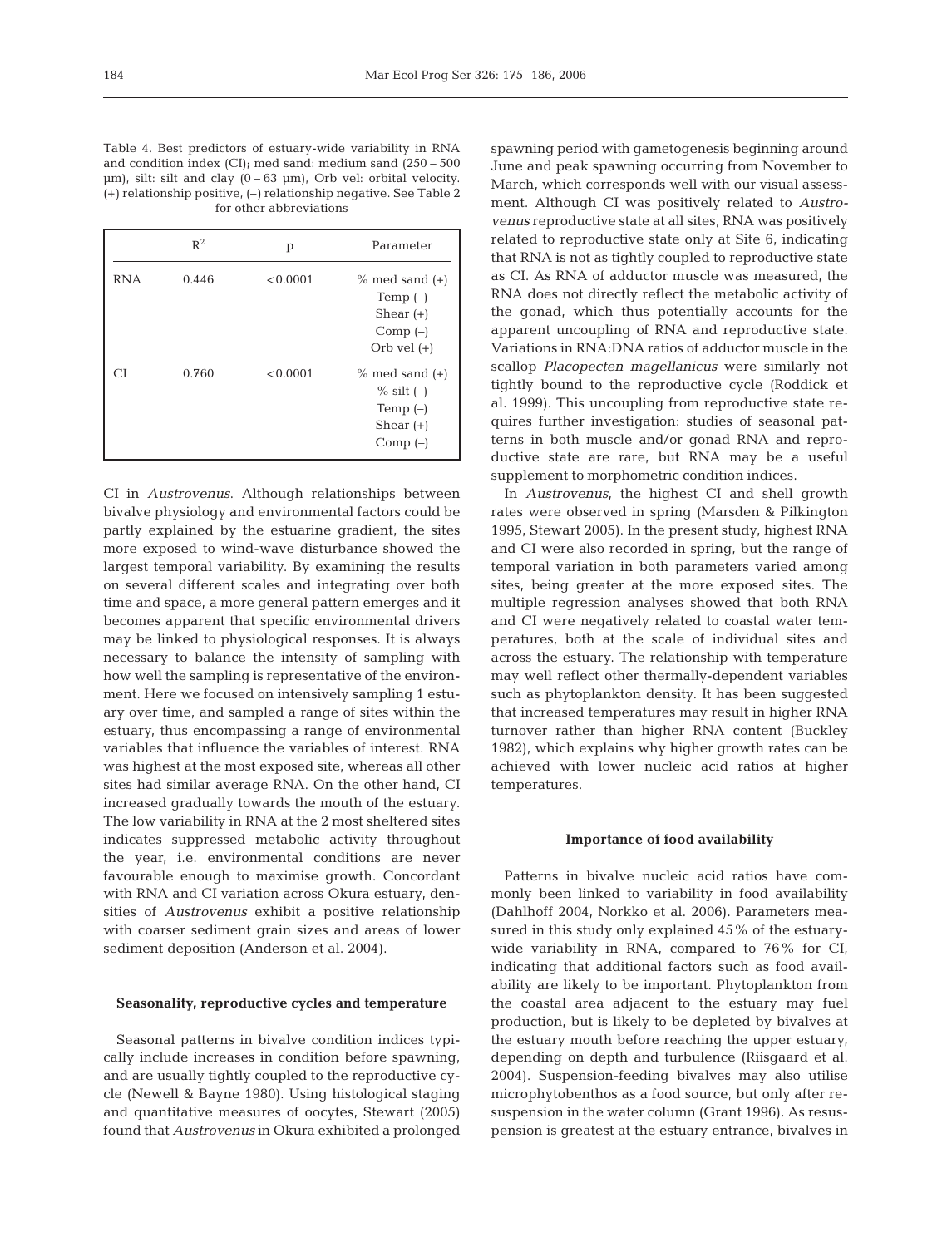this exposed area should benefit from increased food availability. A similar pattern was also observed in another New Zealand estuary, where both the amount and the organic content of settling material were highest at exposed sites and corresponded to high RNA and CI in the bivalves (Norkko et al. 2006). The low RNA and CI of *Austrovenus* at the innermost sites could thus be due to lower food availability and high SSC, despite higher organic content in the sediment.

# **Response dynamics of nucleic acid ratios and condition indices**

The lowest monthly RNA was independent of site and approached the same value in all individuals in the larger size classes, indicating a baseline for RNA. This may represent the base metabolism required for vital protein synthesis (Houlihan 1991; approximately 1.40 µg RNA per mg tissue dry wt in this study), which is reached when the bivalve is almost fully grown. Under such conditions RNA-based indices are less likely to reveal responses to environmental factors. Interestingly, there does not seem to be an equivalent baseline for CI.

Several authors have reported higher nucleic acid ratios in smaller, faster growing bivalves (Lodeiros et al. 1996, Roddick et al. 1999). The relationship found between size class and RNA in the present study followed this pattern, but importantly, the shape of the relationship varied between sheltered and exposed sites. CI was more dependent on size class at the sheltered site, indicating that over time the condition of larger bivalves is compromised, possibly because of long-term physiological stress related to the sedimentary regime at the site. These unfavourable conditions could also explain the small differences in RNA found among different size classes of *Austrovenus* at this site. At exposed sites, where all individuals were in relatively good condition, RNA exhibited more variation among size classes, which indicates that bivalves at these sites were more able to utilise food resources. As the relationship between size class and RNA or CI changes among sites, the use of a single standardisation equation for size could lead to spurious conclusions (Packard & Boardman 1988). Our results emphasize the importance of considering body mass and food supply in biochemically- or physiologicallybased monitoring programmes or in experimental manipulations, unless size class is explicitly incorporated into the study design and analysis.

There is a high degree of variability in metabolic activity within a population living in physically heterogeneous, intertidal habitats, and high variability in nucleic acid ratios has been linked to high growth rates in bivalves (Dahlhoff et al. 2002). This corresponds well with the wide range of RNA content observed at Site 6 (Fig. 5). Further, the same average amount of RNA can support variable CI (compare Site 1 and 2 with Site 3, 4 and 5; Fig. 4). Thus, it appears that small and short-term increases in RNA can be manifested as significant differences in CI over longer time scales, and we hypothesise that only temporary peaks of elevated RNA are needed to sustain high CI or high growth rates. This could partly explain the lack of correlation between nucleic acid ratios and growth rates in some studies, and highlights the importance of accurate temporal resolution of the sampling.

#### **Implications for environmental impact assessment**

Intertidal species are expected to be well adapted to the exigencies of the environmental fluctuations and show considerable physiological plasticity. However, physiological compensation in a stressful environment is costly and fitness is indeed reduced over time, as exemplified by lower CI and lower variability in RNA at muddy sites. Further, the magnitude of seasonal variability in RNA was site-specific, and increased towards the more exposed sites with higher food quantity. A metabolic baseline for RNA suggests that the magnitude of response will depend on the initial RNA content, potentially masking the effect of added stressors. The actual effects observed will thus be the result of a number of interacting factors and will depend on the context of the stressor(s) (Niemi & McDonald 2004). As RNA and CI reflect different processes (metabolism vs. tissue accrual), an approach utilising both can be advantageous: RNA appears more sensitive to smaller-scale differences or temporal variability within sites, whereas CI is more suited to broader-scale comparisons. However, the size-, siteand time-specific patterns in RNA and CI clearly demonstrate the necessity of analysing biochemical and physiological data in a broader ecological context, to provide the basis for concluding whether an observed change is within the range of natural variation or is likely to be induced by the stressor of interest.

*Acknowledgements.* This research was funded by the New Zealand Foundation for Research, Science and Technology (COX0504, CO1X0307), and a National Institute of Water and Atmospheric Research (New Zealand) PhD scholarship and a stipend from Svenska Kulturfonden (Carl Cedercreutz Fund, Finland) to J. N. J. Hewitt provided advice on statistical analyses and R. Wells provided advice on methods for analysing nucleic acids. M. Thorndyke at Kristineberg Marine Research Station, Sweden, generously provided desk space during manuscript preparation. R. Wells, A. Norkko, C. Lundquist and 3 anonymous reviewers provided valuable comments on the manuscript.